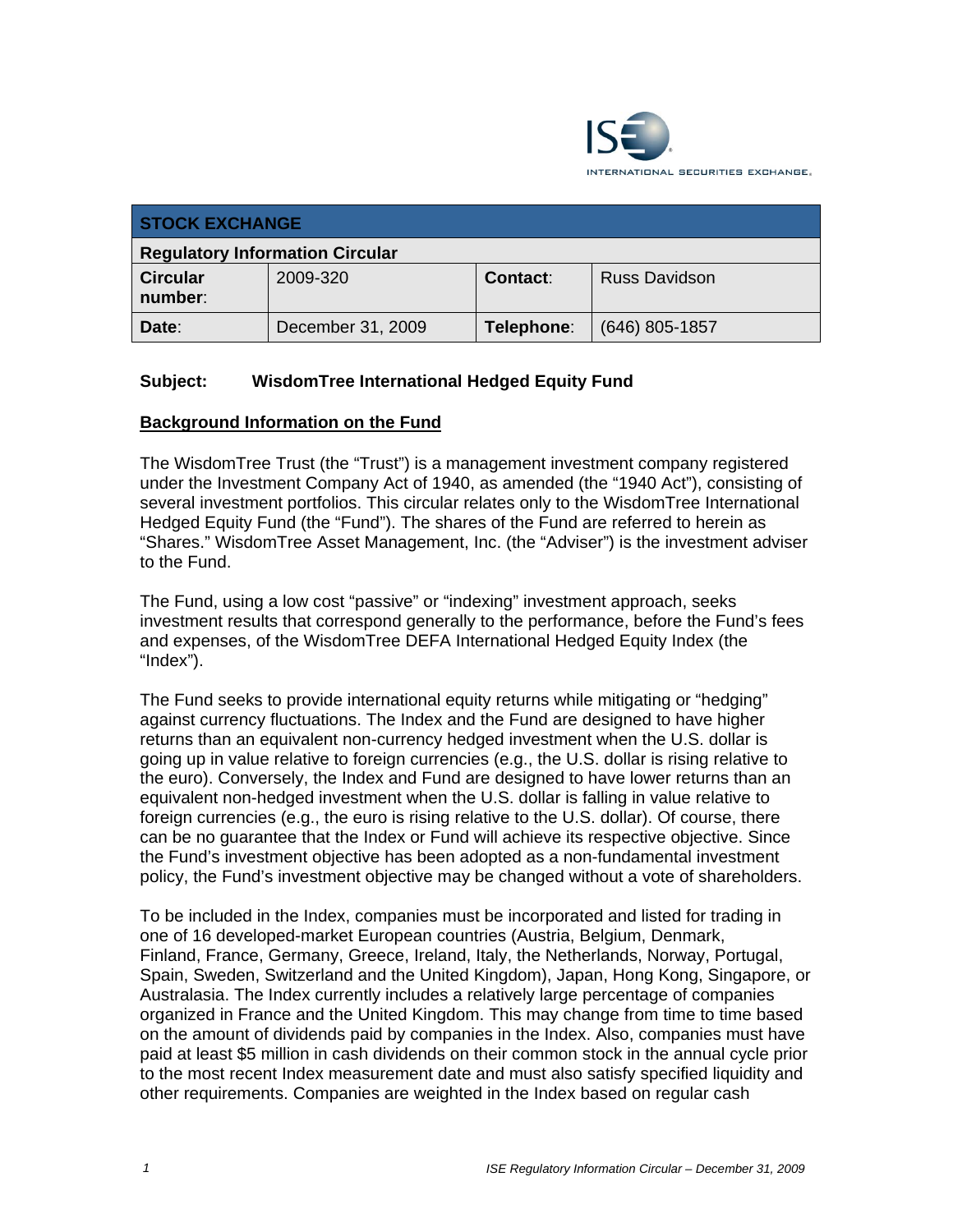dividends paid. The Index applies an applicable published WM/Reuters one-month currency forward rate to the total equity exposure of each country in the Index to adjust the value of each currency against the U.S. dollar.

The Fund operates as a "fund of funds". This means that the Fund invests its assets primarily in other WisdomTree ETFs that, in turn, invest in equity securities in Europe, Far East Asia and Australasia. By investing in these Underlying ETFs, the Fund will achieve exposure to the equity securities in the Index. Currently, the Fund's Underlying ETFs are the WisdomTree Europe Total Dividend Fund, Japan Total Dividend Fund and Pacific ex-Japan Total Dividend Fund. The Fund intends to enter into forward currency contracts or futures contracts designed to offset the Fund's exposure to non-U.S. currencies. A forward currency contract is a contract between two parties to buy or sell a specific currency in the future at an agreed-upon rate. A currency futures contract is a contract to exchange one currency for another at a specified date in the future at an agreed upon exchange rate. The amount of forward contracts and futures contracts in the Fund is based on the aggregate exposure of the Fund and Index to each non-U.S. currency. While this approach is designed to minimize the impact of currency fluctuations on Fund returns, this does not necessarily eliminate exposure to all currency fluctuations. The return of the forward currency contracts and currency futures contracts may not perfectly offset the actual fluctuations of non-U.S. currencies relative to the U.S. dollar.

The Fund will normally invest at least 80% of its net assets, plus the amount of any borrowings for investment purposes, in the types of investments suggested by its name (i.e., the securities in its underlying Index) or in WisdomTree Funds that provide exposure to such securities. The Fund also may invest its assets in cash and cash equivalents, as well as in shares of other investment companies, forward contracts, futures contracts, options on futures contracts, options, and swaps. WisdomTree Asset Management expects that, over time, the correlation between the Fund's performance and that of its Index, before fees and expenses, will be 95% or better.

Please see the Fund's prospectus for additional information concerning the Fund and its investment objectives.

As described more fully in the Trust's prospectus and Statement of Additional Information, the Fund will issue and redeem Shares on a continuous basis at their net asset value ("NAV") only in large blocks of 50,000 Shares (each, a "Creation Unit"). Creation Units will be issued and redeemed principally in-kind for securities included in the underlying index. Except when aggregated in Creation Units, the Shares may not be redeemed with the Fund.

The Fund pays out dividends, if any, to investors at least annually. The Fund distributes its net realized capital gains, if any, to investors annually.

Shares are held in book-entry form, which means that no Share certificates are issued. The Depository Trust Company or its nominee is the record owner of all outstanding Shares of the Funds and is recognized as the owner of all Shares for all purposes.

The NAV per Share for the Fund is computed by dividing the value of the net assets of the Fund (i.e., the value of its total assets less total liabilities) by the total number of Shares outstanding. Expenses and fees are accrued daily and taken into account for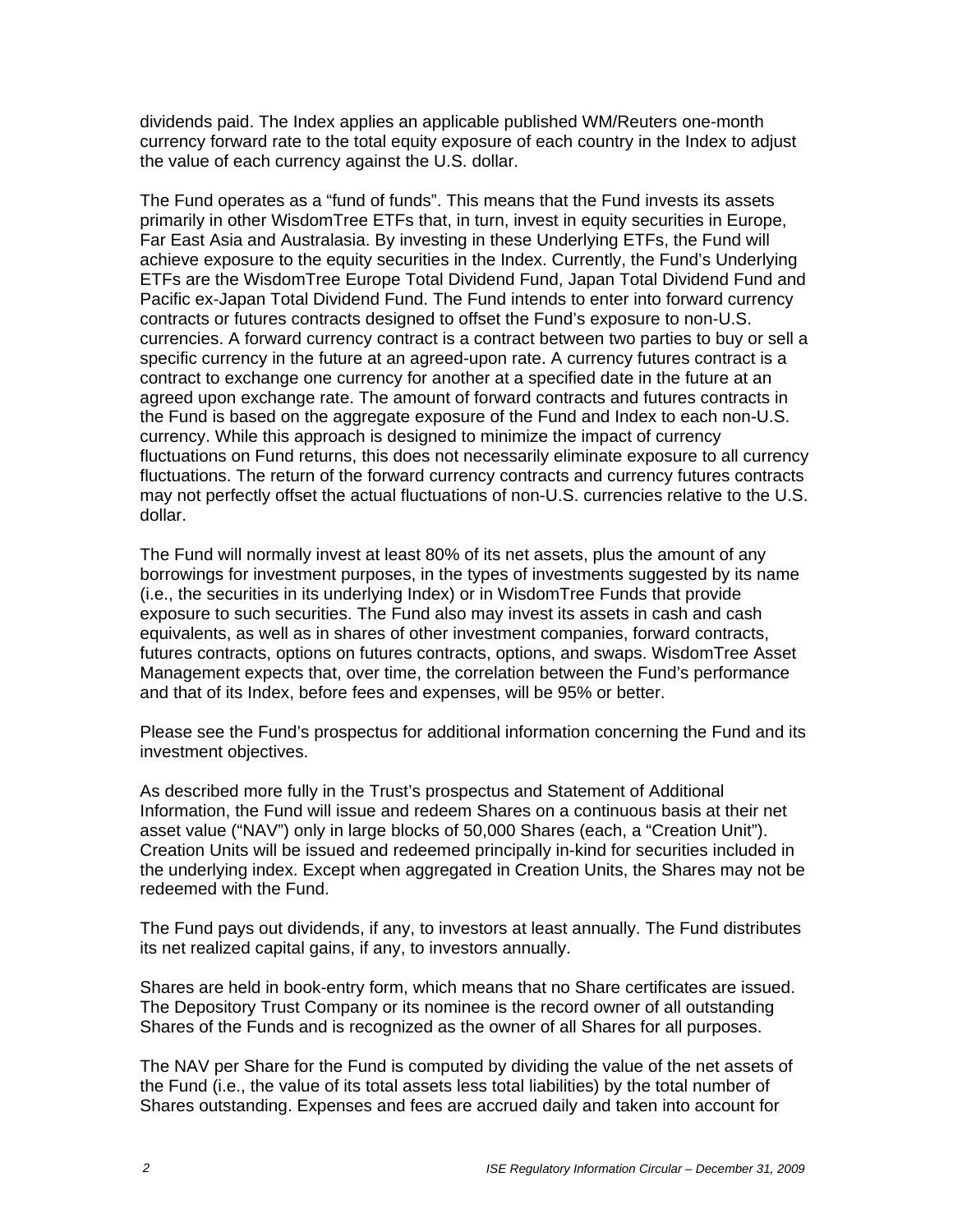purposes of determining NAV. The NAV of each Fund is determined each business day after the close of trading (ordinarily 4:00 p.m., Eastern Time or "ET"). Any assets or liabilities denominated in currencies other than the U.S. dollar are converted into U.S. dollars at the current market rates on the date of valuation as quoted by one or more sources.

The registration statement for the Fund describes the various fees and expenses for the Fund's Shares. For a more complete description of the Fund and the underlying Index, visit the Fund's website at www.wisdomtree.com.

## **Purchases and Redemptions in Creation Unit Size**

Equity Electronic Access Members ("Equity EAMs") are hereby informed that procedures for purchases and redemptions of Shares in Creation Unit Size are described in the Trust's prospectus and SAI, and that Shares are not individually redeemable but are redeemable only in Creation Unit Size aggregations or multiples thereof.

## **Principal Risks**

Interested persons are referred to the discussion in the prospectus for the Fund of the principal risks of an investment in the Fund. These include tracking error risk (factors causing the Fund's performance to not match the performance of the underlying index), market trading risk (for example, trading halts, trading above or below net asset value), investment style risk, sector risk, investment approach risk, non-diversification risk, issuer-specific risk, management risk, concentration risk, currency risk, foreign securities risk, and underlying ETF risk.

## **Exchange Rules Applicable to Trading in the Shares**

The Shares are considered equity securities, thus rendering trading in the Shares subject to the Exchange's existing rules governing the trading of equity securities.

#### **Trading Hours**

Trading in the Shares on ISE is on a UTP basis and is subject to ISE equity trading rules. The Shares will trade from 8:00 a.m. until 8:00 p.m. Eastern Time. Equity EAMs trading the Shares during the Extended Market Sessions are exposed to the risk of the lack of the calculation or dissemination of underlying index value or intraday indicative value ("IIV"). For certain derivative securities products, an updated underlying index value or IIV may not be calculated or publicly disseminated in the Extended Market hours. Since the underlying index value and IIV are not calculated or widely disseminated during Extended Market hours, an investor who is unable to calculate implied values for certain derivative securities products during Extended Market hours may be at a disadvantage to market professionals.

## **Trading Halts**

ISE will halt trading in the Shares in accordance with ISE Rule 2101(a)(2)(iii). The grounds for a halt under this Rule include a halt by the primary market because it stops trading the Shares and/or a halt because dissemination of the IIV or applicable currency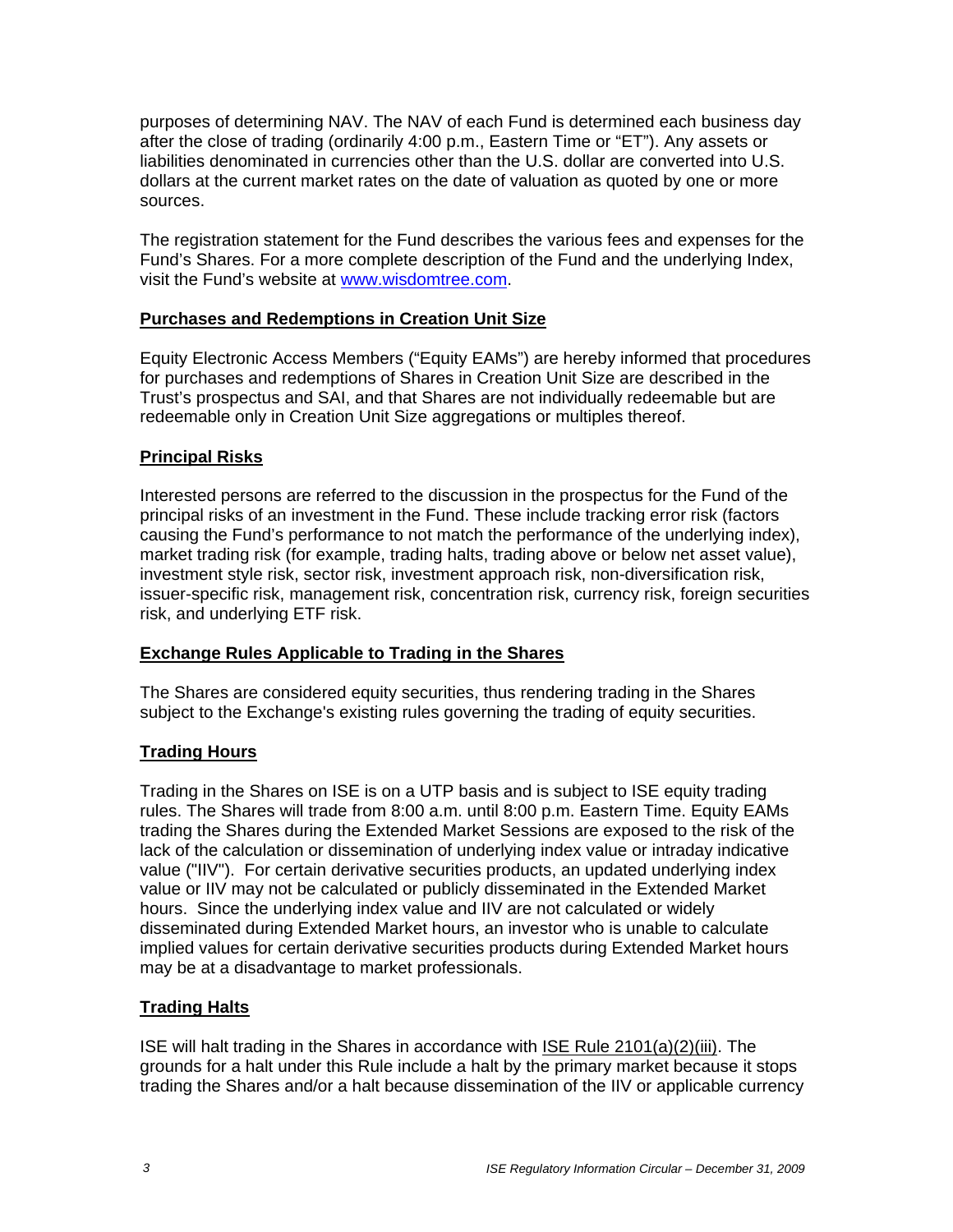spot price has ceased, or a halt for other regulatory reasons. In addition, ISE will stop trading the Shares if the primary market de-lists the Shares.

### **Delivery of a Prospectus**

Pursuant to federal securities laws, investors purchasing Shares must receive a prospectus prior to or concurrently with the confirmation of a transaction. Investors purchasing Shares directly from the Fund (by delivery of the Deposit Amount) must also receive a prospectus.

Prospectuses may be obtained through the Distributor or on the Fund's website. The Prospectus does not contain all of the information set forth in the registration statement (including the exhibits to the registration statement), parts of which have been omitted in accordance with the rules and regulations of the SEC. For further information about the Fund, please refer to the Trust's registration statement.

#### **Exemptive, Interpretive and No-Action Relief Under Federal Securities Regulations**

The SEC has issued exemptive, interpretive, or no-action relief from certain provisions of rules under the Securities Exchange Act of 1934 (the "Act") regarding trading in the above mentioned exchange traded fund.

## **Regulation M Exemptions**

Generally, Rules 101 and 102 of Regulation M prohibit any "distribution participant" and its "affiliated purchasers" from bidding for, purchasing, or attempting to induce any person to bid for or purchase any security which is the subject of a distribution until after the applicable restricted period, except as specifically permitted in Regulation M. The provisions of the Rules apply to underwriters, prospective underwriters, brokers, dealers, and other persons who have agreed to participate or are participating in a distribution of securities.

The Commission issued a No-Action Letter by which persons participating in a distribution of shares of a fund may engage in secondary market transactions in such shares during their participation in such a distribution, despite the requirements of from Rule 101 under Regulation M. In addition, the SEC has permitted persons who may be deemed to be participating in the distribution of shares of a fund (i) to purchase securities for the purpose of purchasing creation unit aggregations of fund shares and (ii) to tender securities for redemption in Creation Unit Aggregations. Further, the Commission has clarified that the tender of fund shares to the Fund for redemption does not constitute a bid for or purchase of any of the Funds' securities during the restricted period of Rule 101. The Commission has issued a No-Action Letter to paragraph (e) of Rule 102 under Regulation M which allow the redemption of fund shares in creation unit aggregations during the continuous offering of shares.

## **Customer Confirmations for Creation or Redemption of Fund Shares (SEC Rule 10b-10)**

Broker–dealers who handle purchases or redemptions of Fund shares in Creation Units for customers will be permitted to provide such customers with a statement of the number of Creation Unit Aggregations created or redeemed without providing a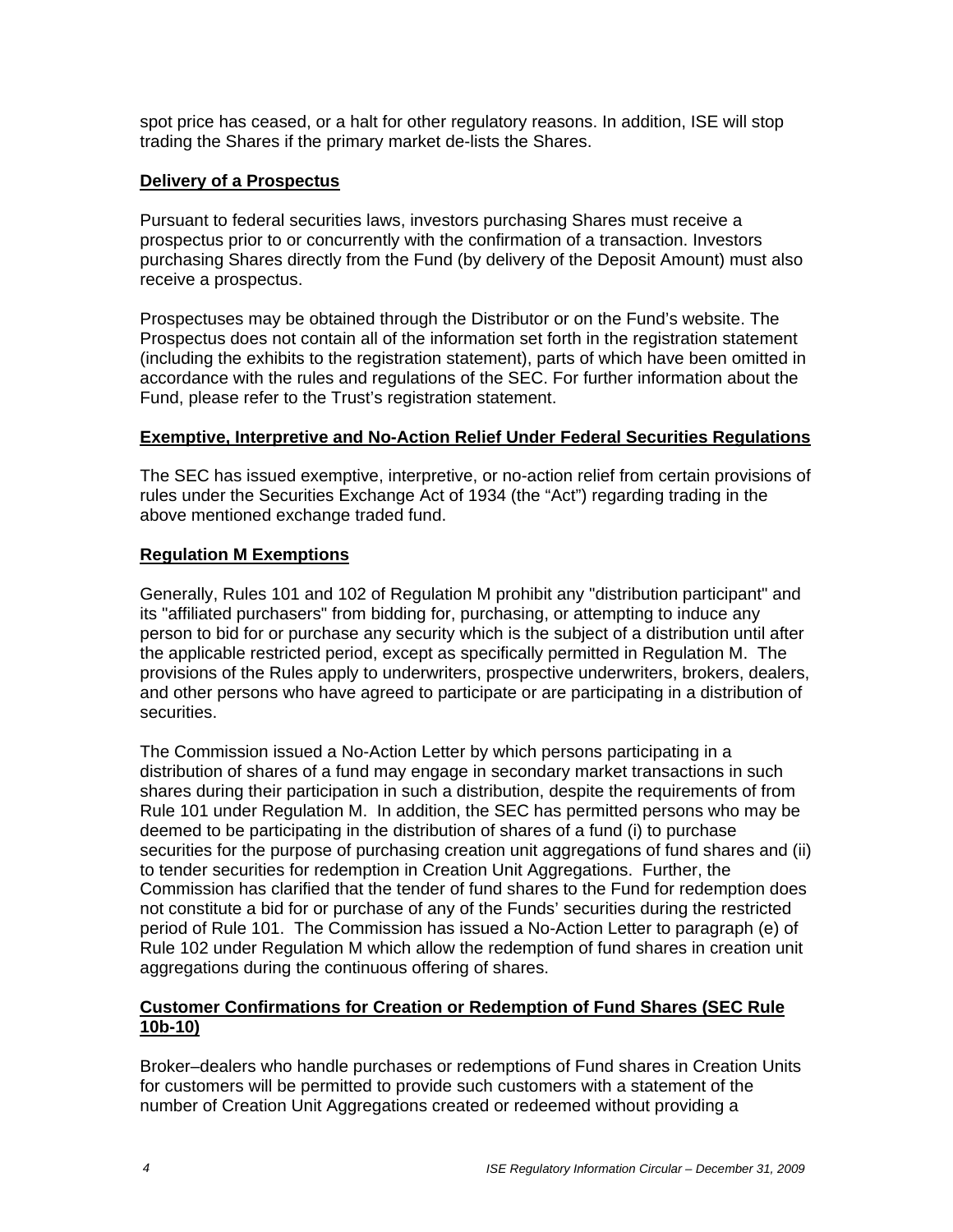statement of the identity, number and price of shares of the individual securities tendered to the Fund for purposes of purchasing creation unit aggregations ("Deposit Securities") or the identity, number and price of shares to be delivered by the Trust to the redeeming holder ("Redemption Securities"). The composition of the securities required to be tendered to the Fund for creation purposes and of the securities to be delivered on redemption will be disseminated each business day and will be applicable to requests for creations or redemption, as the case may be, on that day. This exemptive relief under Rule 10b-10 with respect to creations and redemptions is subject to the following conditions:

- 1) Confirmations to customers engaging in creations or redemptions must state that all information required by Rule 10b-10 will be provided upon request;
- 2) Any such request by a customer for information required by Rule 10b-10 will be filed in a timely manner, in accordance with Rule 10b-10(c);
- 3) Except for the identity, number and price of shares of the component securities of the Deposit Securities and Redemption Securities, as described above, confirmations to customers must disclose all other information required by Rule 10b-10(a).

## **SEC Rule 14e-5**

The Commission has permitted any person acting as a dealer-manager of a tender offer for a component security of fund (1) to redeem fund shares in creation unit aggregations from the issuer that may include a security subject to such tender offer and (2) to purchase fund shares during such tender offer. In addition, a No-Action has been issued under Rule 14e-5 states that if a broker-dealer acting as a dealer-manager of a tender offer for a security of the Fund purchases or arranges to purchase such securities in the secondary market for the purpose of tendering such securities to purchase one or more creation unit aggregations of shares, it must be made in conformance with the following:

- i. such bids or purchases are effected in the ordinary course of business, in connection with a basket of 20 or more securities in which any security that is the subject of a distribution, or any reference security, does not comprise more than 5% of the value of the basket purchased; or
- ii. purchases are effected as adjustments to such basket in the ordinary course of business as a result of a change in the composition of the underlying index; and
- iii. such bids or purchases are not affected for the purpose of facilitating such tender offer.

## **Section 11(d)(1); SEC Rules 11d1-1 and 11d1-2**

Section 11(d)(1) of the Act generally prohibits a person who is both a broker and a dealer from effecting any transaction in which the broker-dealer extends credit to a customer on any security which was part of a new issue in the distribution of which he participated as a member of a selling syndicate or group within thirty days prior to such transaction. The Commission has clarified that Section 11(d)(1) does not apply to broker-dealers that are not authorized participants (and, therefore, do not create creation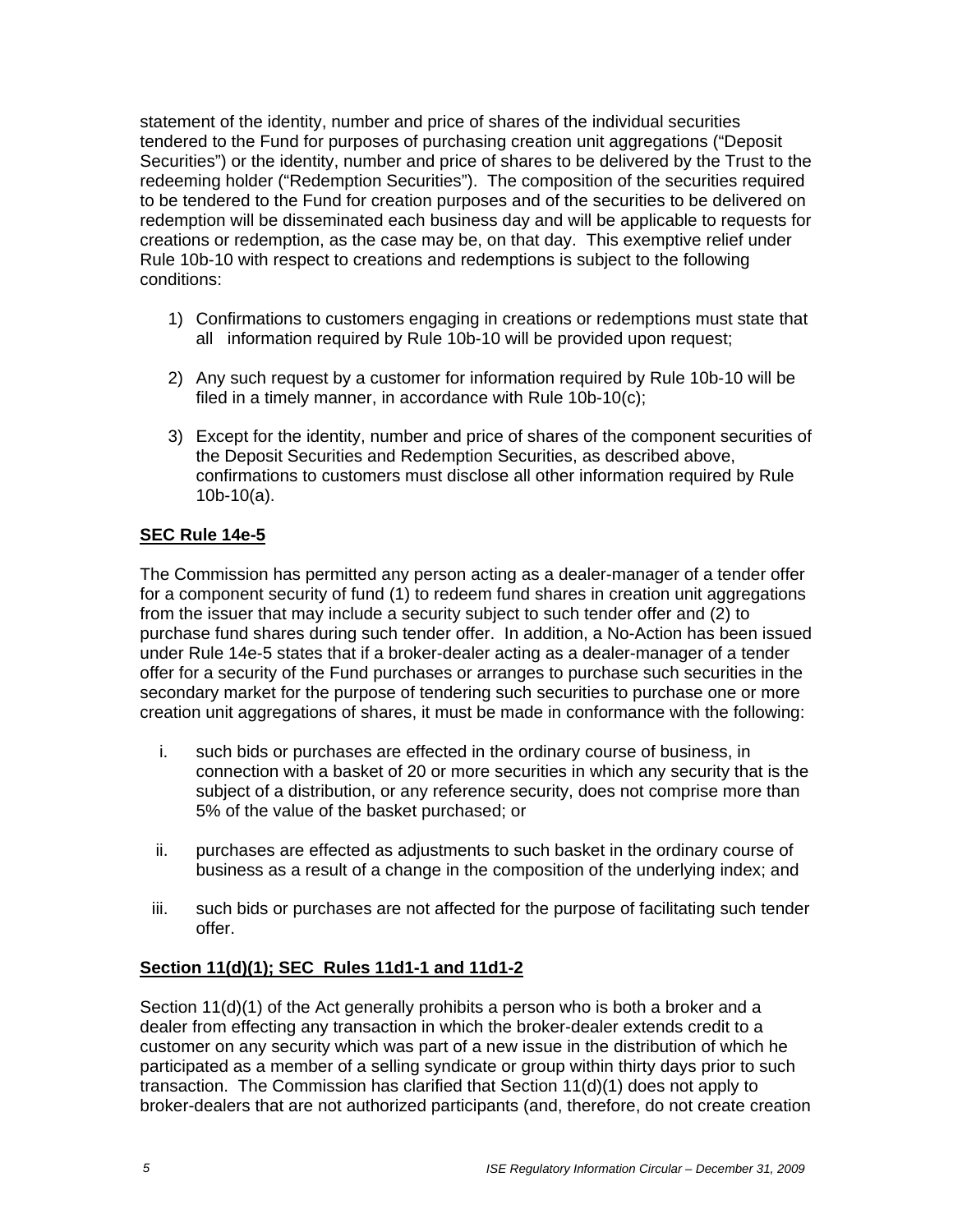unit aggregations) that engage in both proprietary and customer transactions in shares of a fund in the secondary market, and for broker-dealer authorized participants that engage in creations of creation unit aggregations. This relief is subject to specific conditions, including the condition that such broker-dealer (whether or not an authorized participant) does not, directly or indirectly, receive from the fund complex any payment, compensation or other economic incentive to promote or sell the shares of a fund to persons outside the fund complex, other than non-cash compensation permitted under NASD Rule 2830 (I)(5)(A), (B) or (C). See letter dated November 22, 2005 from Brian A Bussey, Assistant Chief Counsel, SEC Division of Market Regulation, to Barclays Global Investors, N.A., dated November 22, 2005. The Commission has issued a No-Action Letter under Section 11(d)(1) of the Act states that broker-dealers may treat shares of a fund, for purposes of Rule 11d1-2, as "securities issued by a registered open-end investment company as defined in the Investment Company Act" and thereby extend credit or maintain or arrange for the extension or maintenance of credit on shares that have been owned by the persons to whom credit is provided for more than 30 days, in reliance on the exemption contained in the rule.

### **SEC Rule 15c1-5 and 15c1-6**

The Commission has issued a No-Action letter with respect to Rule 15c1-5 and Rule 15c1-6 as to the required disclosure of control by a broker or dealer with respect to creations and redemptions of fund shares and secondary market transactions therein.

**This Regulatory Information Circular is not a statutory Prospectus. Equity EAMs should consult the Trust's Registration Statement, SAI, Prospectus and the Fund's website for relevant information.**